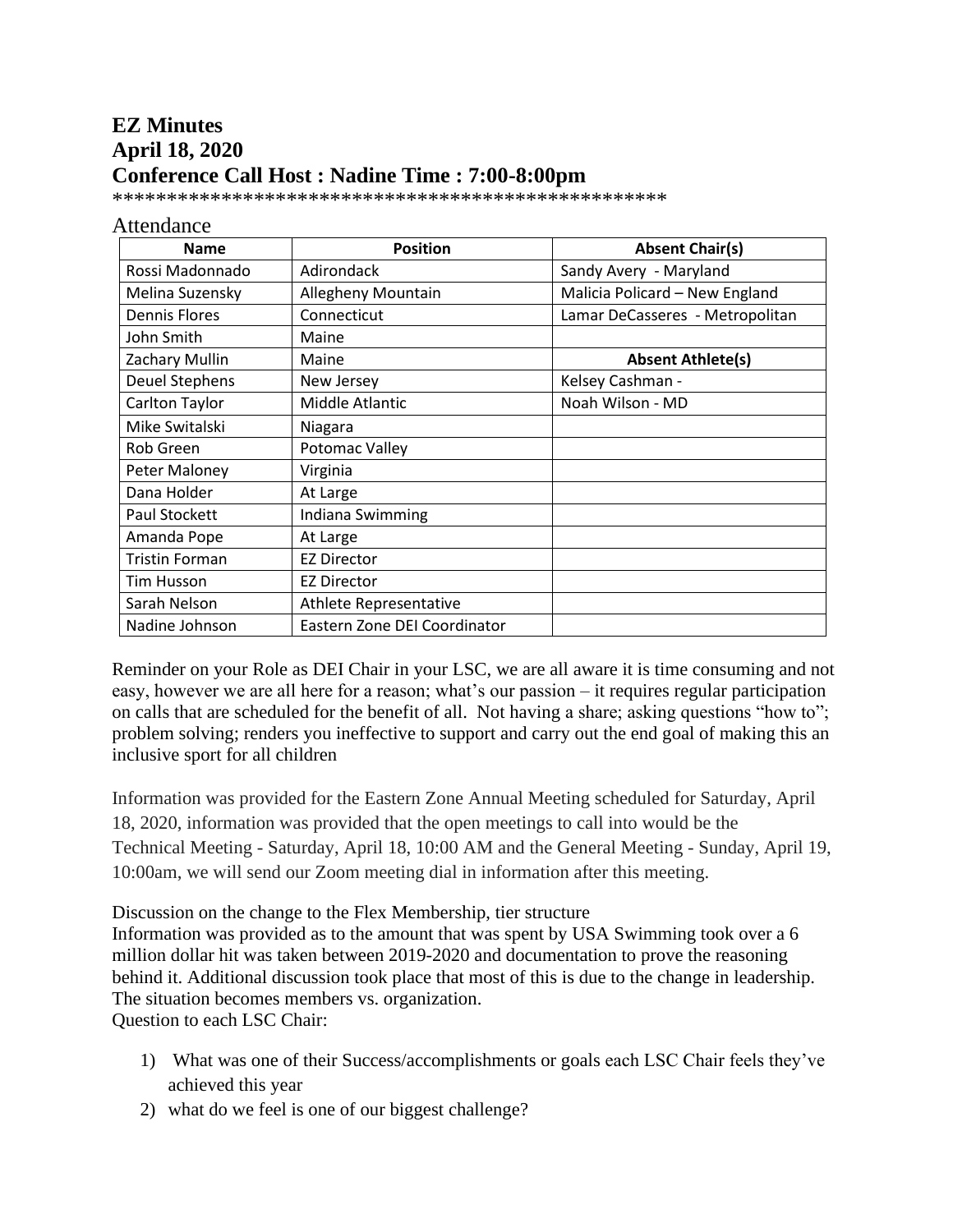#### **Virginia:**

Success: More outreach swimmers register

Challenge: Greater numbers attended the MLK meet

#### **Potomac Valley:**

Success: Black History Meet changed format (Finals) was very successful

Challenge: Getting the gears going again, people to re-engage and numbers

#### **Niagara:**

Success: On pace for a record # of outreach membership

Challenge: Re-establishing Niagara's DEI Committee

Aspen Institute Project Play Calls – April 22nd Wednesday at 2pm "What kids need from Coaches after Covid".

#### **New Jesery:**

Success: Added DEI Committee members

Challenge: Deuel's Time Management

#### **Middle Atlantic:**

Success: Getting started, most of time getting up to speed on what was done previously Challenge: Ensuring that we are retaining athletes,

Needing a standardize definition – Procedure of changing

Metro – No Participation

### **Maine:**

Success: Ran some cool equipment drives at swim meets

Challenge: Will be connecting with kids

## **Maryland:**

Success: Athlete involvement

Challenge: Where to go from Covid-19, how to help, time achieving the same times

#### **CT: - Voting member now**

Success: Having a voice and representative in the DEI space on the board, & Committee together

Challenge: Will continue to be the education of the LSC and pushing outreach and take DEI serious

## **Allegany Mountain:**

Success: Having access to previous DEI Chair extremely helpful. Attending the Black History meet in D.C. this year 5 attend when only 1 attending previous year

Challenge: Getting the LSC to make DEI a priority at the Board level

## **Adirondack**:

Success: More support from Board for DEI and more athletes attending and involvement Challenge: What will be happening in the future based on COVID-19, THE UNKNOWN.

Everyone on the call responded.

Discussion took place on what are your expectations of a DEI Chair, and how can you be supportive when a new Chair.